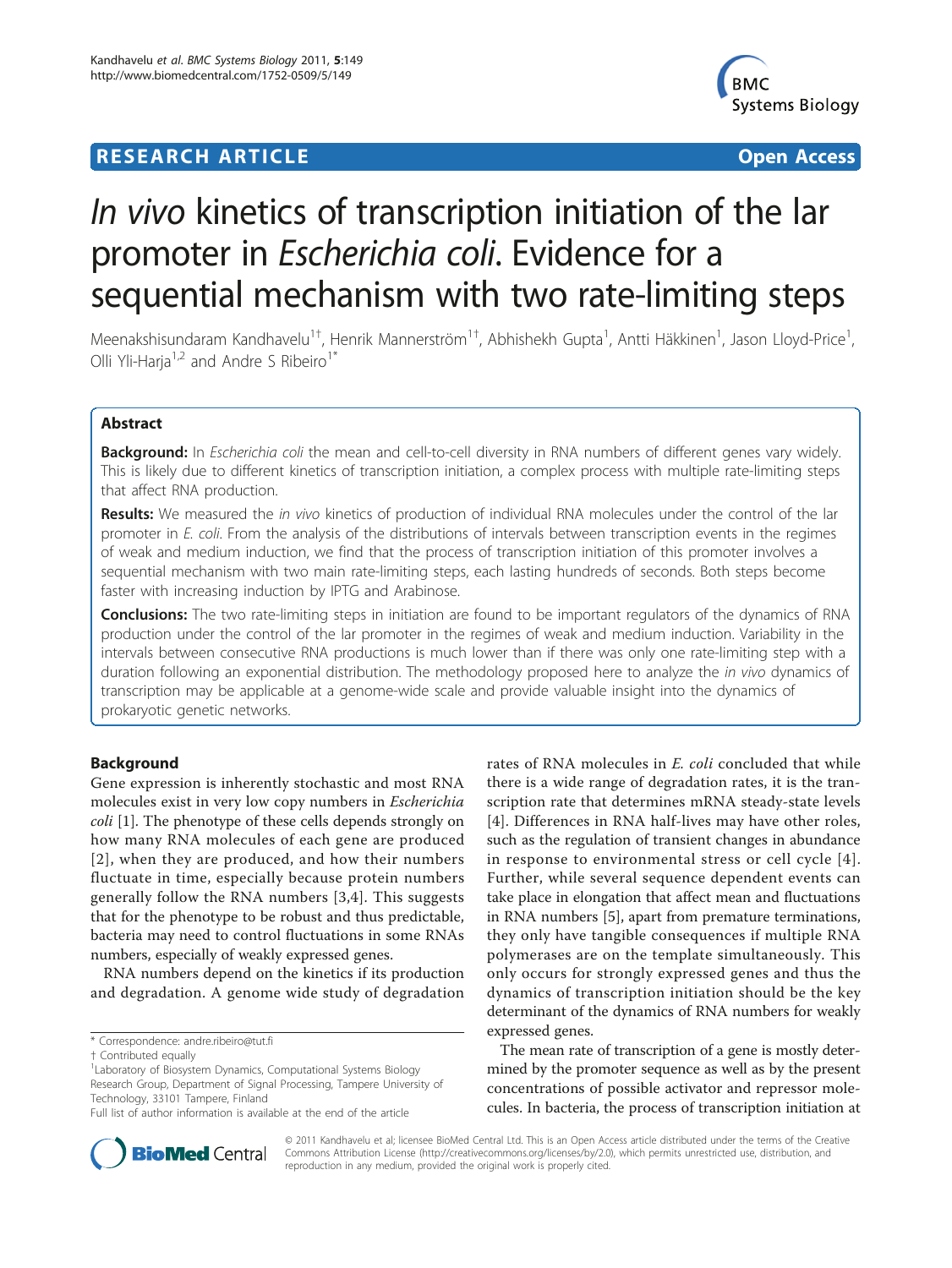the promoter region includes diffusion of the RNA polymerase (RNAp) along the template until reaching a transcription start site (TSS), DNA bending and loading in the active site of the RNAp, DNA unwinding and positioning in the TSS, loading of the NT strand, and assembly of the clamp/jaw on downstream DNA [\[6](#page-7-0)]. After this sequence of events, the RNAp can elongate along the DNA and assemble the RNA strand. At the termination sequence, the RNAp and a single-stranded RNA are released.

The durations of the rate-limiting steps in initiation vary widely between promoters, even when the sequences only differ slightly [\[7\]](#page-7-0), as well as with temperature [[8\]](#page-7-0) and concentration of  $Mg^{2+}$  and other metabolites [[9](#page-7-0)]. In vitro studies of the kinetics of the lac-UV5 promoter in E. coli suggest that its initiation involves up to three rate-limiting steps: formation of a closed complex (RPc), isomerization (forming the RPi complex), and formation of the open complex, RPo [[8,10](#page-7-0),[11](#page-7-0)]. Isomerization is only rate-limiting for temperatures below 20C.

The initiation mechanism is dynamically complex as it involves, e.g., uni-dimensional diffusion of the RNAp on the DNA template and conformational changes of the RNAp and template [[12,13](#page-7-0)]. So far, no measurements exist of the distribution of the duration of these events, and the existing information on the kinetics derives solely from in vitro estimations of mean durations. A detailed model [[11\]](#page-7-0) of the likely common sequence of events is shown in (1). R stands for RNAp, P stands for promoter DNA, RP stands for the complex of R bound to P, while RPc and RPo stand for the closed and open complexes, respectively.  $I_1$  to  $I_3$  are intermediates of the isomerization step. The last step in (1) competes with abortive initiation [[14](#page-7-0)]. Also shown in (1) are the expected speeds of the steps (in the forward direction) given results from in vitro measurements on a few promoters [[11](#page-7-0)]:

$$
R + P \xleftrightarrow{\text{slow}} RP \xleftrightarrow{\text{rapid}} RP_c \xleftrightarrow{\text{right}} I_1
$$
  
\n
$$
\xleftrightarrow{\text{slow}} I_2 \xleftrightarrow{\text{rapid}} I_3 \xleftrightarrow{\text{appid}} RP_o \xrightarrow{\text{rapid}} RP_{init}
$$
 (1)

All steps in (1), except for the last one, are reversible [[13\]](#page-7-0). In vitro studies suggest that the unwinding of promoter DNA, which occurs early in the open complex formation [[15\]](#page-8-0) is a slow process compared with the time for the RNAp to diffuse along the template and find a TSS [[12](#page-7-0)]. A simplified model of (1) is shown in (2), showing only the rate-limiting steps [[12](#page-7-0),[13\]](#page-7-0), by packing the fast steps into the three steps known to be slow in some promoters (reversibility not represented):

$$
R + Plac-UVS \rightarrow R Pclac-UVS \rightarrow R Polac-UVS \rightarrow R Plac-UVS (2)
$$

Let  $t(RP_c)$  be the duration of the closed complex formation (first step in (2)), which includes the time for the RNAp to find the TSS. Also, let  $t(RP_0)$  be the duration of the open complex formation (second step in (2)), and let  $t(RP_{cl})$  be the time for RNA chain elongation initiation and promoter clearance (third step in  $(2)$ ). Finally, let t<sub>pt</sub> be the time to start a productive transcription, equal to the sum of  $t(RP_c)$ ,  $t(RP_o)$  and  $t(RP_c)$ . In vitro measurements of the kinetics of the lac promoter and variants, such as lar, indicate that  $t_{pt}$  is of the order of 10-1000 seconds, depending on the concentrations of inducers and environmental factors such as temperature.

The in vivo kinetics of the steps in (2), as well as the distribution of durations of intervals between initiation events, has not been characterized for any promoter [[11](#page-7-0)]. This distribution is likely a determining factor of the strength of fluctuations in RNA numbers [[16](#page-8-0)]. A recent study using a delayed stochastic model of gene expression suggests that, by regulating the kinetics of the closed and open complex formations, it is possible to regulate both mean and fluctuations in RNA numbers independently [\[17](#page-8-0)]. This is relevant since the kinetics of these steps varies with sequence, environmental factors such as temperature, and concentrations of repressor and activator molecules [[12\]](#page-7-0). In general, the binding of a repressor to the promoter significantly increases the duration of the closed complex formation, usually by reducing the probability that an RNAp will find the TSS (e.g. by blocking diffusion on the template) [[7,12\]](#page-7-0). Activators tend to have more complex effects, affecting the mean duration of both closed and open complex formations [\[7,12\]](#page-7-0).

Recently, a method was developed in E. coli to tag mRNA molecules in vivo with MS2d-GFP proteins that allows their detection shortly after being produced (Golding et al, 2005). Expression of the target RNA is controlled by the lar promoter (also named lac/ara) [\[7](#page-7-0)]. Individual transcription events are detectable and the behaviour is similar to that of the unlabeled system [[18](#page-8-0),[19](#page-8-0)]. Using this method, we measured intervals between consecutive productions of RNA molecules under the control of lar, under weak and medium induction, which have not been previously measured.

The kinetics of transcription initiation of the lar promoter, as well as of several variants, have been studied in *vitro* [[7](#page-7-0)]. The sequence of the lar promoter and differences from the original lac promoter are described in detail in [\[7,](#page-7-0)[20](#page-8-0)]. Its expression is activated by Arabinose and IPTG. In vitro, the time between productions of consecutive RNA molecules is approximately 6000 s when not induced, 2500 s when induced by IPTG alone, 800 s when pre-incubated with Arabinose alone, and 50 s when induced with both IPTG and Arabinose [\[7\]](#page-7-0). Recent in vivo measurements suggest that the kinetics of transcription differs from in vitro conditions. For maximum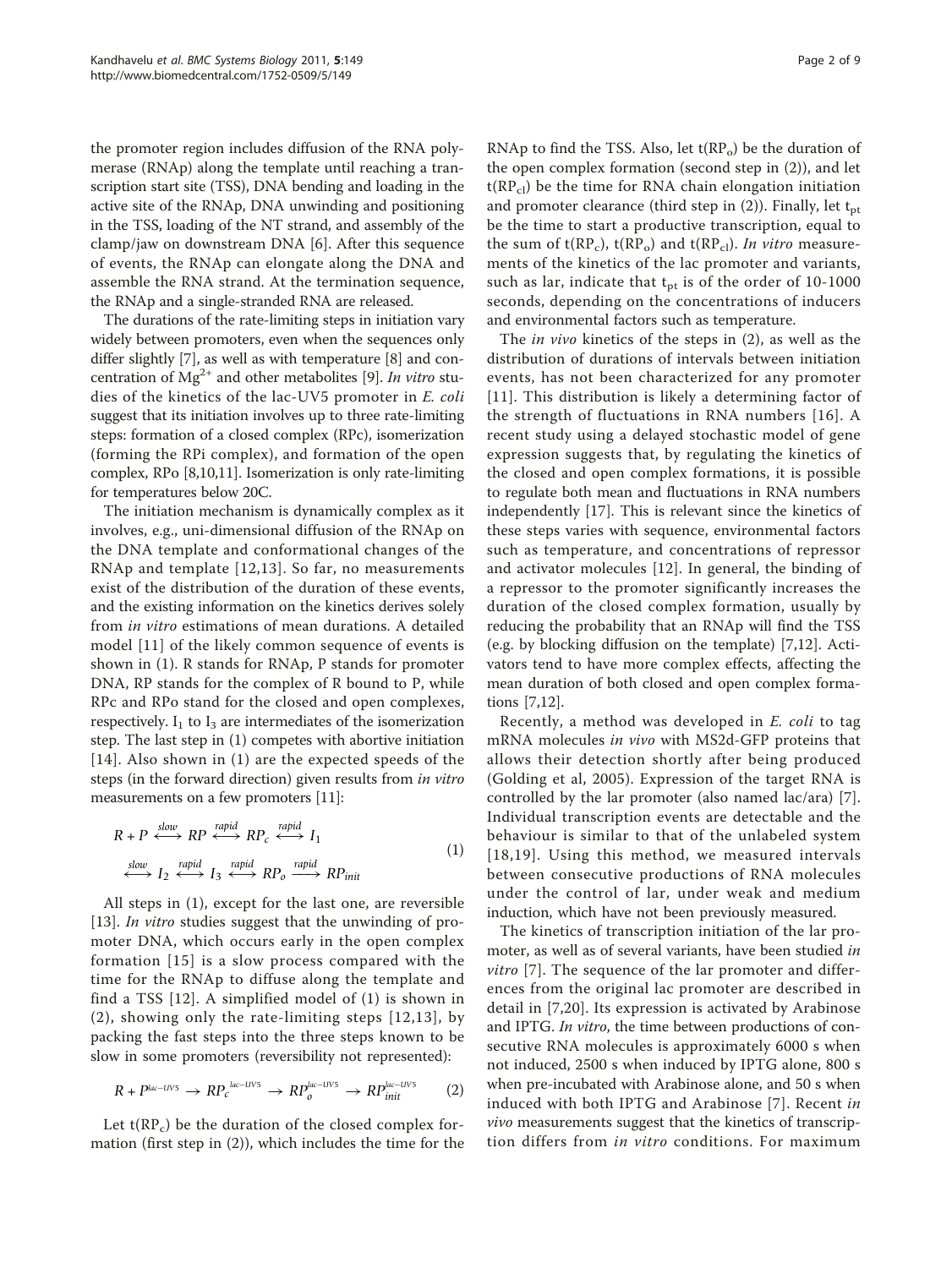induction, in vivo, only 4 RNAs are produced on average in 1 hour [\[18\]](#page-8-0).

Here, we report in vivo measurements of intervals between RNA production events, in the regimes of weak and medium induction. From the distributions of intervals, we derive number of steps and their duration, necessary to describe the measured distributions, assuming that each step's duration follows an exponential distribution. The method proposed here is applicable to study the kinetics of initiation of a wide range of promoters in E. coli and, as such, may provide new genome-wide knowledge on the dynamics of transcription initiation in prokaryotes.

#### Results

We measured the dynamics of transcript production for weak, medium and full induction of the lar promoter (see Methods and Additional File [1](#page-7-0)). Each cell produced 0.7 RNA/h on average when weakly induced, and 1.7 RNA/h under medium induction. Under maximum induction, the average production was 4 RNA/h. These averages include cells that did not produce any RNA molecule during the observations.

The difference in the mean rate of production of mRNAs between weak, medium and high induction levels was confirmed with qPCR (Additional File [2](#page-7-0)). Our measurements of mean production rates agree with those reported in [[18\]](#page-8-0) using the same technique and conditions, for each induction strength.

The distributions of intervals between consecutive productions of transcripts, for weak and medium induction are shown in Figure [1](#page-3-0). To determine the number and durations of the intermediate rate-limiting steps in initiation, we compare the measured distributions with a sum of d exponentially distributed rate-limiting steps. Results are shown in Table [1](#page-3-0) for d ranging from 1 to 4. The twostep model fits the measurements as well as the models with more steps. The curves that best fit (for  $d = 1, 2$ , and 3), along with the measured distributions, are shown in Figure [1.](#page-3-0)

The goodness of fit of the models can be assessed by a likelihood-ratio test between pairs of models to reject a null model in favour of the alternative. The results in Table [2](#page-4-0) show that, for both weak and medium induction, the single step model is insufficient to explain the measurements, compared to the multi-step models. Further, the tests show that the 2-step model cannot be rejected. This is in agreement with *in vitro* measurements which have shown that both closed and open complex formations are rate-limiting [\[7,12\]](#page-7-0).

Since tagged RNA molecules are visible soon after completion, or even while elongating [\[19](#page-8-0)], the measured distributions can be explained by transcription initiation being a multi-step process with two or more rate-limiting steps, as in the case of lac UV5 [[8\]](#page-7-0). For that, we need to rule out other alternative explanations, such as the existence of events in elongation, prior to the RNA becoming visible, that significantly affect the intervals between productions of RNAs. The latter explanation can be ruled out as follows. While the mean interval between productions is on the order of  $10^3$  s, elongation only takes tens of seconds (two orders of magnitude smaller) [\[19\]](#page-8-0). Events such as long transcriptional pauses during elongation can be ruled out as possible causes since they last 10-100 s [[21\]](#page-8-0). Further, pauses and arrests affect the variance of the distribution, but not the mean [[5\]](#page-7-0). Finally, the eventuality of possible premature terminations can also be ruled out as an explanation for our observations, since they would generate distributions with multiple peaks, centred on multiples of the mean interval between productions.

From all of the above, the events that shape the observed distributions of intervals need to occur during transcription initiation, between the finding of the TSS and initiation of a productive elongation by an RNA polymerase. In vitro measurements of the kinetics of initiation of the lar promoter showed that the rate-limiting steps are the formations of the closed and open complexes, which take hundreds of seconds on average under weak and medium induction, while the other steps take only a few seconds [[7\]](#page-7-0). Future experiments, e.g., measurements for genes with the same promoter but an extended sequence, could provide further evidence that elongation does not significantly affect the observed distributions.

From Table [1](#page-3-0) and Figure [1](#page-3-0), and given the above, we conclude that transcription initiation of the lar promoter, in the regimes of weak and medium inductions, has at least two rate-limiting steps. We note that steps smaller than 60 s are not considered since the interval between consecutive measurements is 60 s. The 150 s step inferred from the measurements under medium induction is not considered significant as well, since it is not detected for weak induction, where all steps are likely to be of equal or greater duration than under medium induction, and because its inclusion does not significantly improve the fit of the model to the data.

Finally, we compared our measurements with previous in vitro measurements of the kinetics of the lar promoter [[7](#page-7-0)]. As mentioned, in [[7\]](#page-7-0) it was reported that, in vitro, when no inducers were present, the mean of intervals between RNA productions events is  $~6000$  s while for full induction it is  $\sim$  50 s ( $\sim$  100-fold change). In our *in* vivo measurements, the mean of the intervals were 2233 s for weak induction and 1400 s for medium induction.

Under maximum induction, we observed a production rate of approximately 4 RNA/h per cell. However, this rate of production was only observed if the cells are kept in liquid culture until the moment when they are imaged (see Additional File [2](#page-7-0) for details). Due to this, it is not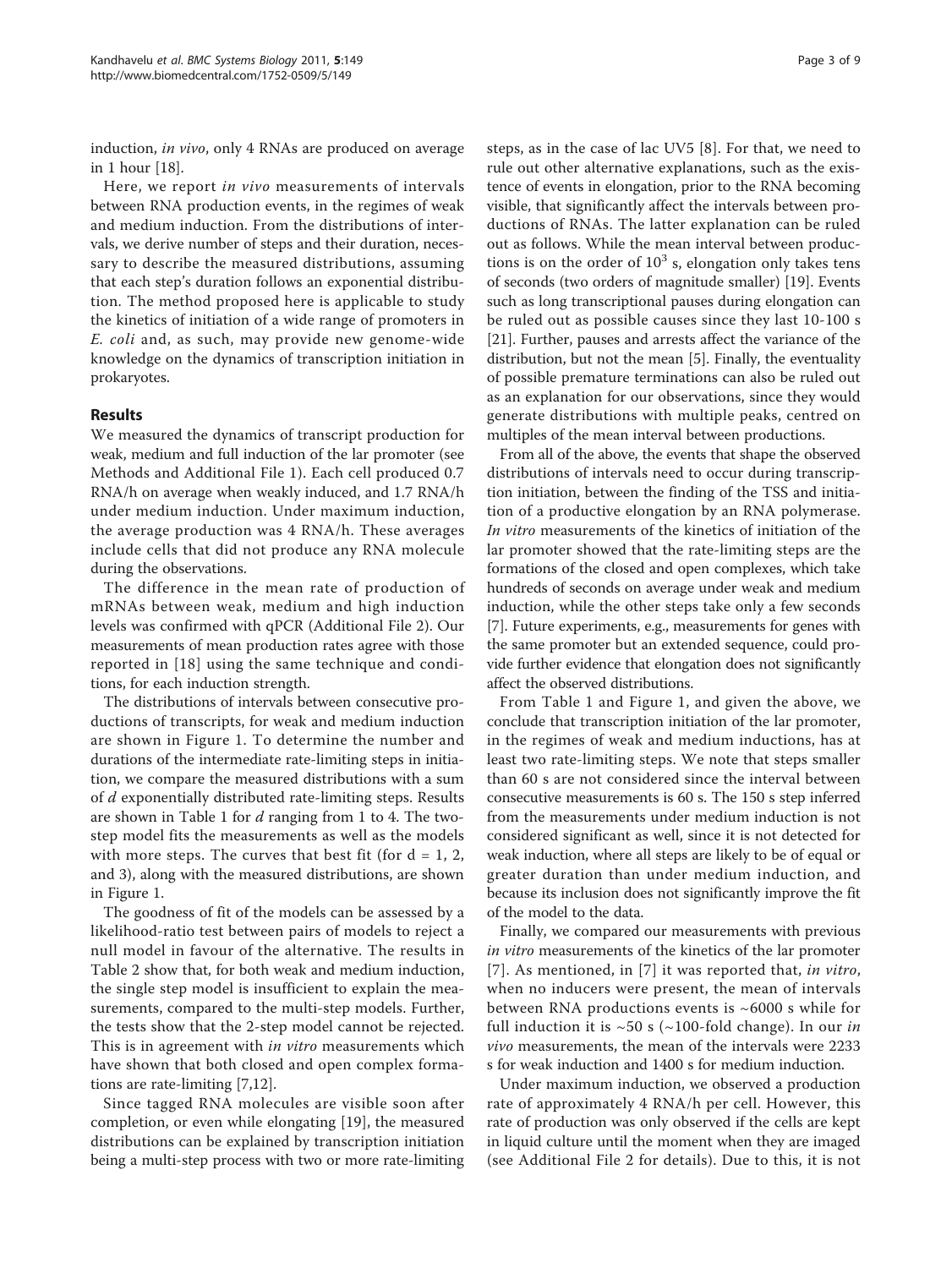<span id="page-3-0"></span>

possible to measure its intervals from time series of measurements of individual cells as for the regimes of weak and medium induction. It is only possible to estimate that the intervals have a mean duration of 900 s. Further, by observing cells extracted from the liquid culture at different moments following induction, we found no indication that there may be any significant difference in the dynamics of RNA production in comparison to the regimes of weak and medium induction, apart from the higher mean rate.

Aside from the regime of full induction, the mean intervals measured in vivo are of the same order of

magnitude as the in vitro measurements. This indicates that, in vivo, at 24C, the increase in the rate of transcript production due to inducers is, in general, smaller than in vitro [[7\]](#page-7-0). This difference is larger for the regime of full induction which could be due to several factors. First, our measurements were made at 24C, rather than 37C, which ought to limit the increase in expression with induction. To test this, we measured mean RNA production at 37C, 1 h following induction. Production increased only by a small amount compared to 24C conditions, indicating that temperature is not the only limiting factor. Another possible cause of the observed

|  | Table 1 Log-likelihood and duration of the steps of the models |  |  |  |  |  |  |  |  |
|--|----------------------------------------------------------------|--|--|--|--|--|--|--|--|
|--|----------------------------------------------------------------|--|--|--|--|--|--|--|--|

| Induction | Weak           |      |                   |    |    | Medium         |      |                   |     |  |  |
|-----------|----------------|------|-------------------|----|----|----------------|------|-------------------|-----|--|--|
| d         | Log-likelihood |      | Duration of steps |    |    | Log-likelihood |      | Duration of steps |     |  |  |
|           | $-2029.0$      | 2233 |                   |    |    | $-818$         | 1433 |                   |     |  |  |
|           | $-2000.8$      | 1116 | 116               |    |    | $-801$         | 716  | 716               |     |  |  |
|           | $-2000.5$      | 1099 | 1099              | 35 |    | -800           | 640  | 640               | 152 |  |  |
|           | $-2000.4$      | 1095 | 1095              | 21 | 21 | $-800$         | 640  | 640               | 152 |  |  |

Log-likelihood and duration of the steps of the models with d equal to 1 to 4 steps, for weak and medium inductions. There is no implied temporal order for the steps.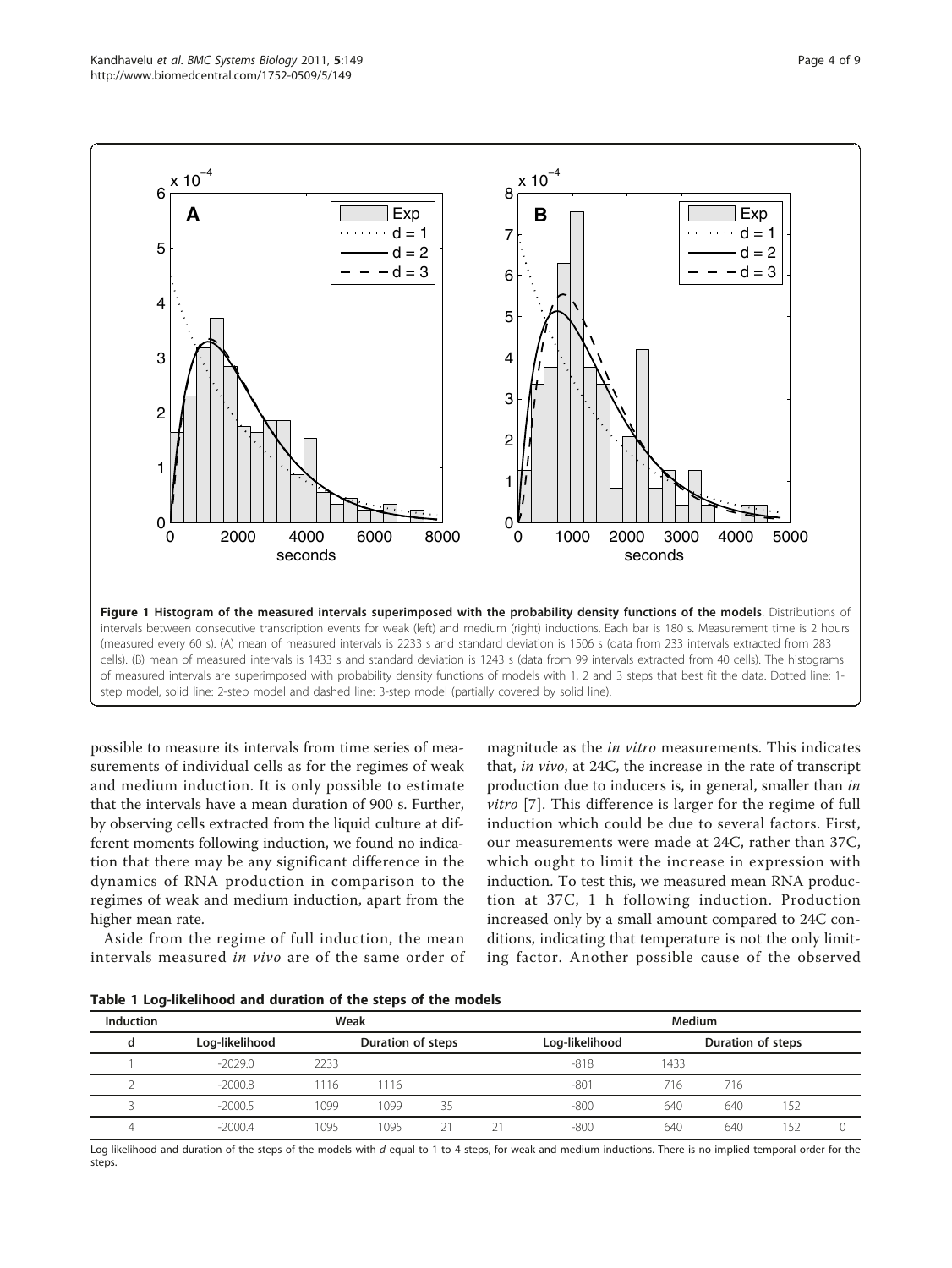<span id="page-4-0"></span>Table 2 Likelihood-ratio test between the models

| Induction    | Weak                   | <b>Medium</b>         |  |  |  |
|--------------|------------------------|-----------------------|--|--|--|
| $(d_0, d_1)$ | p-value                | p-value               |  |  |  |
| (1, 2)       | $3.10 \times 10^{-14}$ | $3.57 \times 10^{-9}$ |  |  |  |
| (2, 3)       | 04451                  | 0.0955                |  |  |  |
| (3, 4)       | 0.7186                 |                       |  |  |  |

Likelihood-ratio test between pairs of models. Null model is  $d_0$  step model (where  $d_0$  equals 1, 2, or 3) while the alternative model is a  $d_1$  step model (where  $d_1 = d_0+1$ ), in the regimes of weak and medium induction. For pvalues smaller than 0.01, it is generally accepted that the null model should be rejected in favour of the alternative. The single step model is insufficient in both regimes.

divergence between in vitro and in vivo measurements in full induction is that, *in vivo*, the number of polymerases and other molecules involved in transcription is limited.

#### **Discussion**

Information on the kinetics of the intermediate steps of the multi-step process of transcription initiation in prokaryotes has been limited so far to mean values in in vitro conditions, for a limited set of promoters, their mutants [\[7,12](#page-7-0)]. Based on the recent development of fluorescence tagging methods for RNA molecules [[18,22\]](#page-8-0), combined with statistical analyses, these measurements can now be performed in vivo, at the single event level. Understanding the in vivo kinetics of transcription initiation is fundamental to understand gene expression regulation. This is necessary to understand dynamics and structure of genetic networks since most of the regulation of RNA and protein numbers in cells occurs at the level of transcription initiation [\[3\]](#page-7-0).

From the distribution of intervals between consecutive transcription events under the control of the lar promoter in the regimes of weak and medium induction, we inferred the number and duration of the rate-limiting steps in initiation. In both regimes, two rate-limiting steps with approximately equal duration were identified. Their durations were found to be longer, but of the same order of magnitude as the in vitro measurements under similar conditions [\[7,8](#page-7-0)]. This is expected given the optimal conditions in the in vitro measurements, such as controlled temperature, well-stirred environment, and an overabundance of all necessary molecules.

The measurements in the regimes of weak and medium induction reflect the activity of the promoter, which is regulated by the repressors (LacI and AraC) and activators (IPTG and Arabinose), since the binding and unbinding of these molecules to the promoter is a process whose speed is orders of magnitude faster than the process of initiation. Due to this, the intervals between consecutive productions of RNA molecules reflect the kinetics of the promoter, rather than the binding and unbinding dynamics of these molecules [\[23-26\]](#page-8-0). The increase in abundance of the inducers causes the intervals between transcription events to differ due to a change in the kinetics of open and closed

complex formations [\[7,8,10-12,](#page-7-0)[15](#page-8-0),[27](#page-8-0)]. Our results allow us to conclude that, in vivo, IPTG and Arabinose affect the expected duration of both the closed and the open complex formations of the lar promoter, and that both steps are rate-limiting.

It is known from studies of models of gene expression [[17\]](#page-8-0) that two exponentially distributed rate-limiting steps in initiation will lead to smaller fluctuations in RNA numbers than when there is only one rate-limiting step. We therefore expect a smaller variance in the RNA numbers produced from the lar promoter than if transcription was a Poisson-like process. Other promoters are known to have much stronger activity under full induction. It may be that there are fewer rate-limiting steps in these cases. This may be the case of the lac promoter, which exhibits Poissonian RNA statistics [[28](#page-8-0)].

Recently, the mRNA copy-number statistics of various promoters were studied in E. coli using single-molecule fluorescence in situ hybridization (FISH) [[29\]](#page-8-0). A model of transcript production was assumed that includes a two-state promoter (active or inactive), followed by a step associated to transcription initiation of the active promoter. Compared to ours, this model has qualitatively different dynamics of RNA production. This difference is visible by comparing the distributions of intervals between consecutive productions of RNAs (Figure [1](#page-3-0) and Additional file [2](#page-7-0), Supplementary Figure 4).

Our measurements for the lar promoter favour the model proposed here. However, to account for more complex repression and activation mechanisms that other promoters may have, our model may need to relax the assumption of the exponential duration of the closed complex formation.

Perhaps the most intriguing result here reported is that the inferred time scales of the two rate limiting steps are identical for both induction regimes. It is of interest to speculate whether this is due to some unknown artefact of the inference method or is representative of the real kinetics of transcription initiation of the lar promoter. As noted, we verified that our method of inference reliably distinguishes the duration of each step when they differ by  $\sim$ 25% or more in duration, from 200 intervals sampled from a model of gene expression. However, for smaller differences, the solution is biased towards inferring steps with identical durations, for unknown reasons. Given this, we believe that the inference method is biased towards identical values when and only when the two steps are similar in duration, resulting in a gamma distribution.

In vitro measurements also suggest that, while not identical, the two steps are similar in duration for both weak and medium inductions [[7](#page-7-0)]. This result, in conjunction with the analysis of the simulated data, supports the conclusion that, in vivo, the two steps are similar in duration, under weak and under medium inductions. This in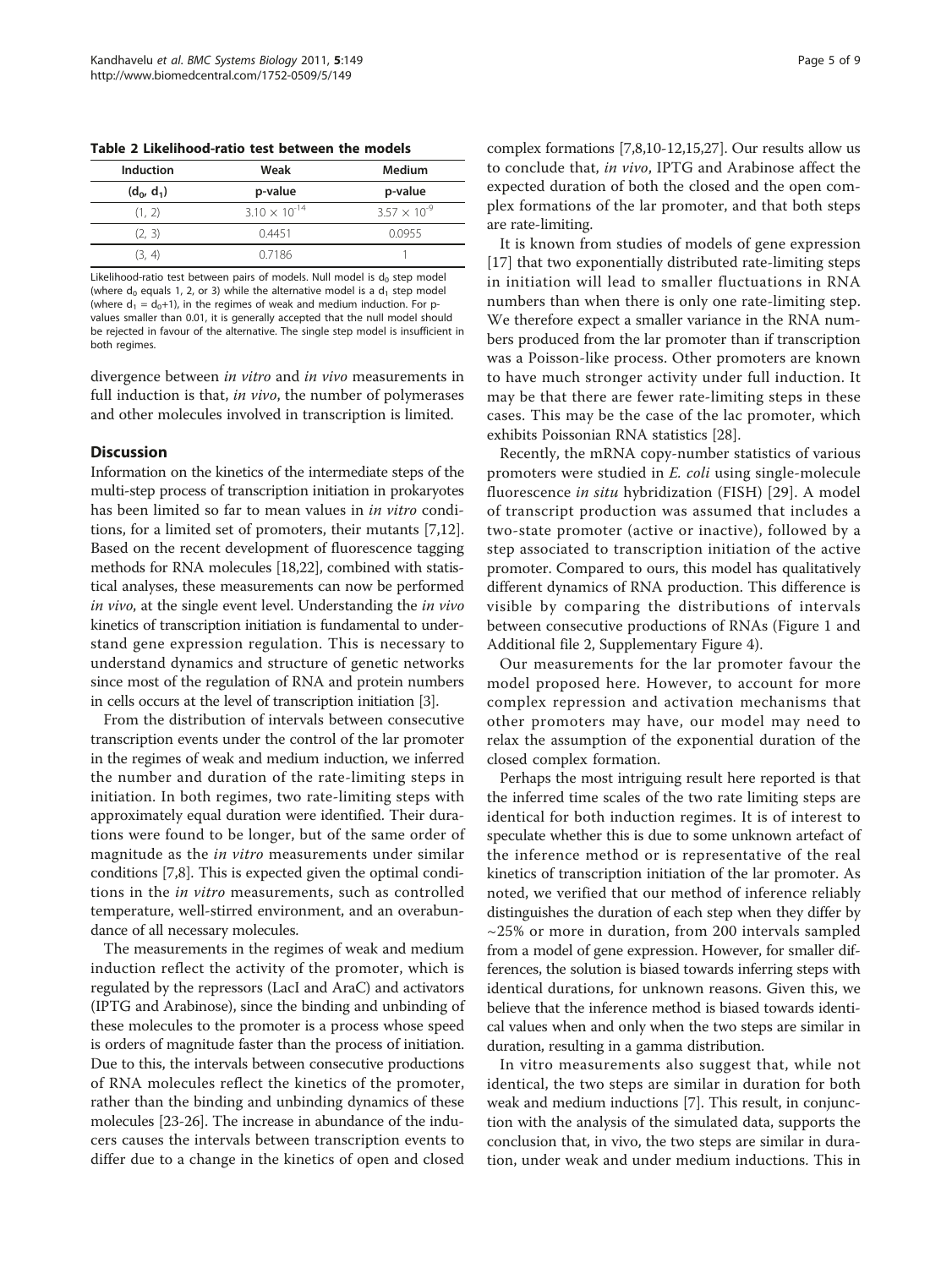turn suggests that the timescales of the two steps are coupled in the lar promoter. Previous studies suggest that this coupling is likely a consequence of the effects of Arabinose on the dynamics of initiation of this promoter as its concentration affects both open and closed complex formation [\[7](#page-7-0)].

Finally, the method used to fit the measured distributions cannot determine the order of the rate-limiting steps. Further measurements and analysis will be required to do so. Nevertheless, our results are informative of the in vivo dynamics of events that occur in transcription initiation of the lar promoter and the methodology proposed is applicable to study the kinetics of other promoters, natural or artificial. Further, the results suggest that the duration of the events during transcription initiation, such as the open complex formation, have effects on the dynamics of genetic networks in prokaryotes [\[27,30](#page-8-0)], since most genes express rarely during a cell's lifetime [\[1,4\]](#page-7-0).

## Conclusions

The intermediate steps of transcription initiation are a key regulator of the dynamics of RNA production under the control of the lar promoter in the regimes of weak and medium induction. Since transcription initiation in this promoter has at least two rate-limiting steps, the fluctuations in RNA numbers will be weaker than if there was only one rate-limiting step with the same total mean duration, exponentially distributed. Consequently, cell-to-cell diversity in RNA numbers will also be smaller.

Since most genes in E. coli express rarely during a cell's lifetime, and their timely expression is important to many cellular processes, fluctuations in some RNA levels may be damped by a mechanism similar to the one observed here, especially within essential genes. To determine if this is the case, we must characterize the dynamics of the promoters in E. coli using similar methods to those proposed here. The methodology used to obtain the distributions of intervals between transcription events, used at the genome-wide scale, promises to provide new insight on the dynamics of gene expression, cell-to-cell diversity in RNA numbers, and consequent phenotypic diversity in bacteria.

## Methods

## Expressing mRNA tagged with MS2d-GFP fusion protein in E. coli DH5a-PRO

The method of RNA detection and quantification was pro-posed in [\[22\]](#page-8-0) and characterized in E. coli  $DH5\alpha$ -PRO [[19](#page-8-0)]. It exploits the ability of bacteriophage MS2 coat protein to tightly bind specific RNA sequences. High resolution detection of single RNA transcripts with 96 tandem repeats of the MS2 binding sites was demonstrated in E. coli by using dimeric MS2d fused to GFPmut3 (MS2d-GFP fusion protein) as a detection tag [[18](#page-8-0)]. The method

uses the controlled expression of two genetic constructs: a medium-copy vector that expresses MS2d-GFP fused protein, whose promoter (tetO1) is regulated by tetracycline repressor, and a single copy F-based vector, with a lac/ara promoter controlling the production of the transcript target, mRFP1 followed by a 96 MS2 binding site array. Constructs were generously provided by Ido Golding (University of Illinois).

Cells with both MS2d-GFP and transcript target plasmids were grown in Miller LB medium, supplemented by antibiotics according to the specific plasmids. For full induction of protein and RNA, cells were grown in overnight at 37°C with aeration, diluted into fresh medium to maintain exponential growth until reaching an optical density of OD600  $\approx$  0.3-0.5. Inducer aTc (100 ng/ml) was added to get full induction of MS2d-GFP production. Approximately 60 min incubation allows sufficient production for RNA detection. After, expression of target RNA is induced (see below).

Following induction, cells are placed on a microscopic slide between a cover slip and 0.8% LB-agarose gel pad set, and visualized by fluorescence microscopy, using a Nikon Eclipse (TE2000-U, Nikon, Tokyo, Japan) inverted C1 confocal laser-scanning system with a 100× Apo TIRF (1.49 NA, oil) objective. GFP fluorescence is measured using a 488 nm laser (Melles-Griot) and a 515/30 nm detection filter. Images of cells are taken from each slide using C1 with Nikon software EZ-C1, approximately 7 min after induction, one per minute, for approximately 2 hours. Measurements under the microscope were made at room temperature ( $\sim 24$ °C).

Maximum induction of target RNA is achieved with 1 mM of IPTG and 6.7 mM of arabinose [[18](#page-8-0)]. Besides maximum induction, in one case we induced using 5% of the concentrations needed for maximum induction (weak induction), and in another with 15% (medium induction). At maximum induction we observed approximately 4 RNA/cell/hour, in agreement with previous reports and qPCR measurements [[18](#page-8-0)].

We measured the relative changes in mean mRNA numbers with induction strength with quantitative real time PCR. Target RNA was induced with low and high concentrations of inducers. From isolated RNA, complementary DNA was prepared and used for expression analysis [[18](#page-8-0)]. 16S rRNA was used as an internal control. The Livak method [[31\]](#page-8-0) was used to confirm the relative gene expression changes. The following primer pairs were used to amplify the mRFP1 region of the target RNA:

Forward: 5' TAC GAC GCC GAG GTC AAG 3' Reverse: 5' TTG TGG GAG GTG ATG TCC A 3' and for 16S rRNA:

Forward: 5'CGT CAG CTC GTG TTG TGA A 3' Reverse: 5' GGA CCG CTG GCA ACA AAG 3'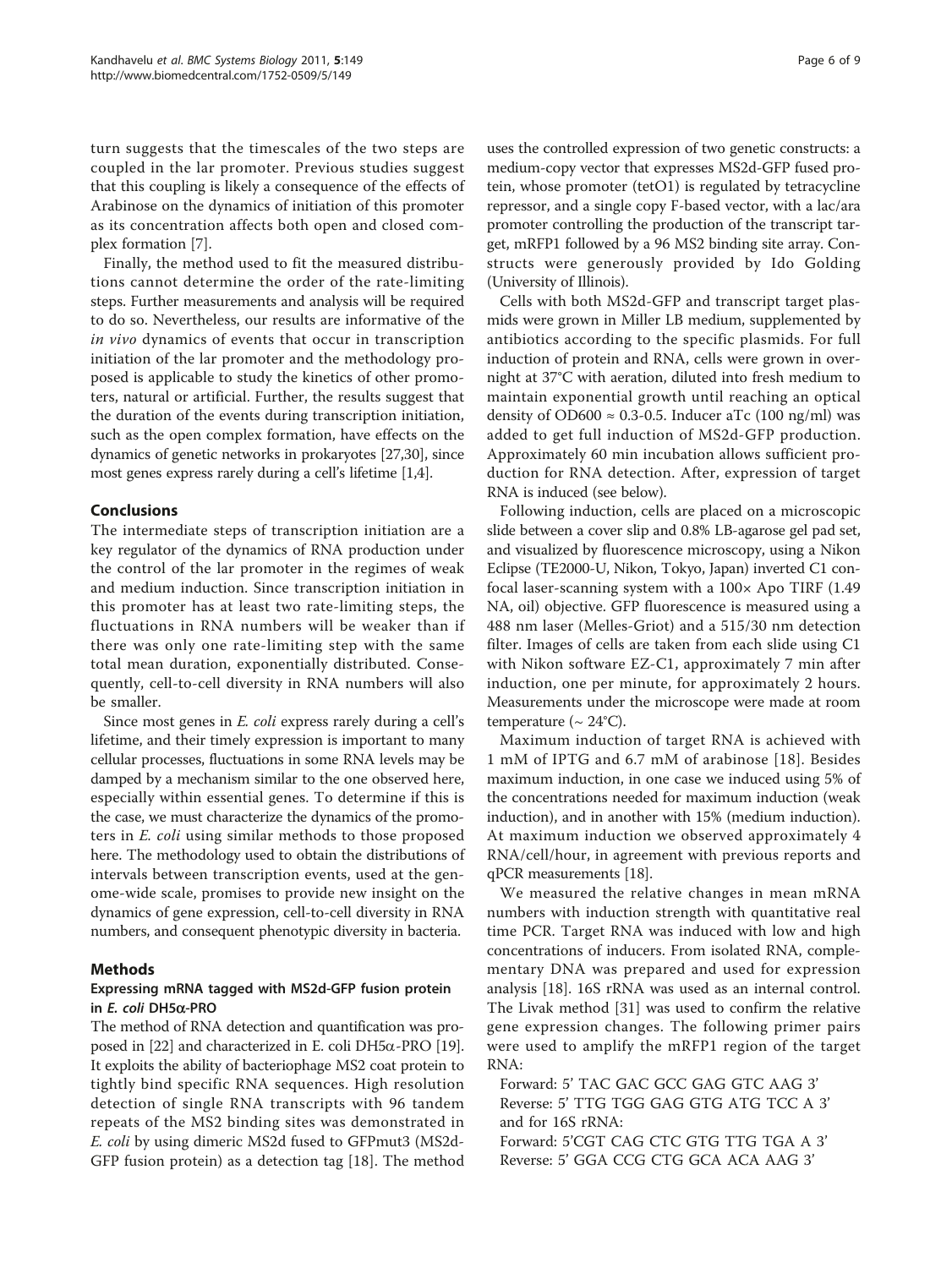For details and results of qPCR measurements see Additional File [2.](#page-7-0)

## Segmentation of cells, MS2-GFP-RNA spots in cells, RNA molecules from spots, and intervals between transcription events

We detect cells from raw images as in [[32\]](#page-8-0). This method divides a greyscale image in three classes: background, cell border and cell region. It then exploits an iterative cell segmentation process that identifies and segments clumped cells based on size and edge information. To avoid degradation of performance of detection in regions where cells are clumped we apply a threshold based on cell size and discard cells whose size goes beyond the threshold.

The automatic spot detection method segments the MS2d-GFP-RNA spots with the kernel density estimation method for spot detection as in [\[33\]](#page-8-0). This method estimates the probability density function over the image from local information, and processes the image by filtering it with a desired kernel. We used a Gaussian kernel and then applied Otsu's thresholding method [\[34](#page-8-0)] to segment MS2d-GFP-RNA spots from the kernel density estimated image, highlighting the spots (Figure 2). Finally, the number of RNA molecules in each spot was quantified by normalizing the MS2d-GFP-RNA spot intensity distribution as in [\[18\]](#page-8-0). This approach, here named the "slicing approach", consists of estimating the number of tagged transcripts in the cell by dividing a spot's intensity by the intensity of the first peak in the histogram of spot intensities (Additional file [2](#page-7-0), supplementary figure 3). An example of a distribution of spot intensities, obtained from the images of multiple cells is shown in Additional File [2](#page-7-0).

By performing this analysis for each frame, it is possible to determine when new RNA molecules appear in the cell. From that, we calculate intervals between the productions of consecutive RNAs in individual cells. For a detailed description of this analysis, as well as examples, refer to [[18\]](#page-8-0) and Additional files.

Finally, we only count intervals between consecutive RNA molecules which are produced in the same cell. If a cell division occurs, the interval between the last RNA produced in the mother cell and the first RNA produced in a daughter cell is not included in the counts of intervals between consecutive RNA molecules.

#### Fitting the model to a d-step model, each step with an exponentially distributed duration

Given the distribution of time intervals between consecutive transcription events, obtained from multiple cells subject to the same induction, it is possible to determine the maximum likelihood fit of a model with  $d$  statistically independent steps, whose time lengths each follow and exponential distribution. For such a d-step model with parameters  $\mu = [\mu_1, \mu_2, ..., \mu_d]$ , and given N measured intervals between transcription events,  $\Delta t_{k}$ , where k goes from 1 to N, the log-likelihood is:

$$
L(\mu) = \sum_{k=1}^{N} \log \pi_d(\Delta t_k; \mu)
$$
 (3)

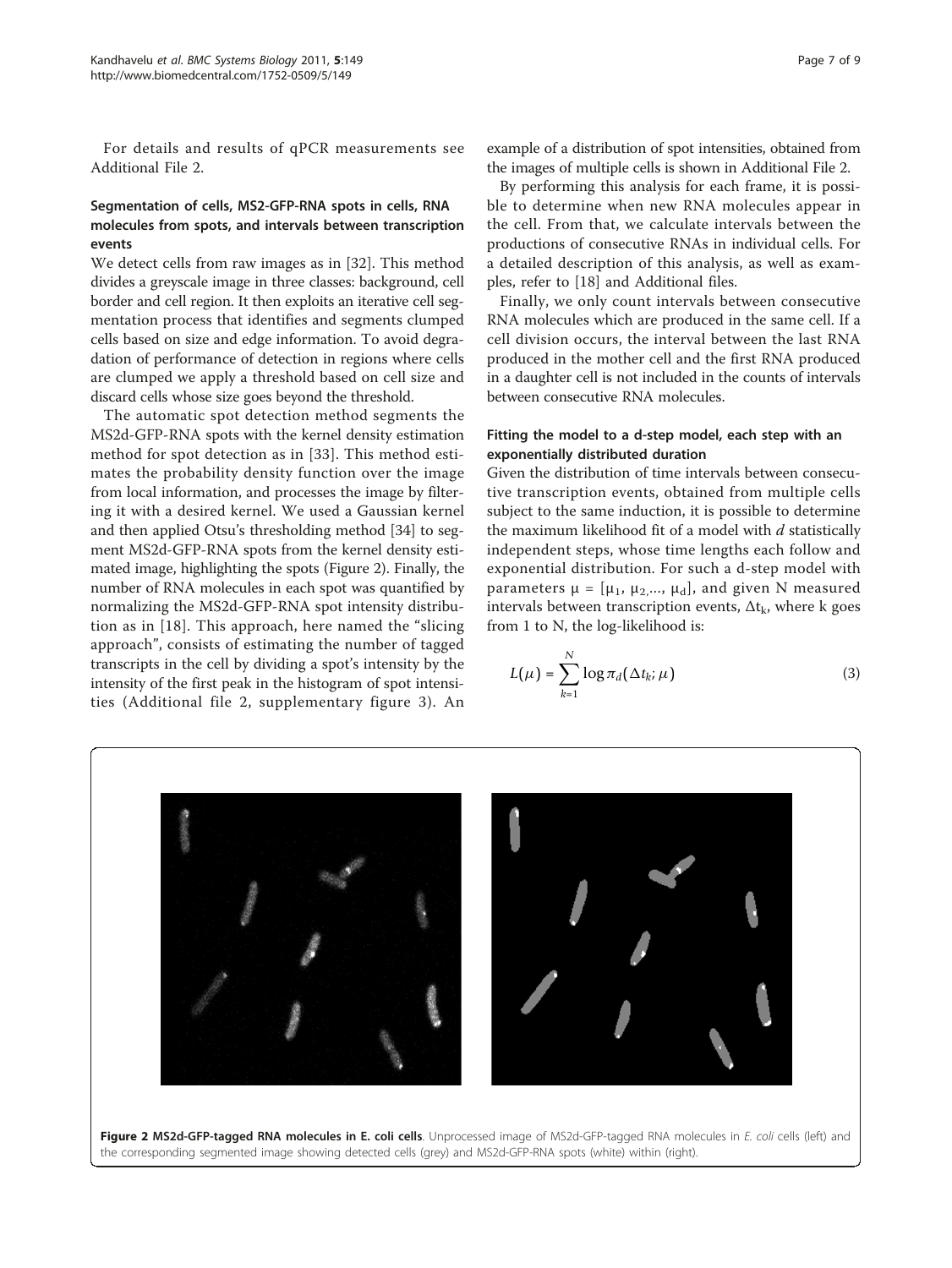<span id="page-7-0"></span>where  $\pi_d$  is the probability density function for a sum of d exponential random variables with means  $\mu_d$ . The probability density function for the sum can be found by the convolution of the probability density functions of the individual exponential random variables. The density functions for  $d = 1, . .3$  are:

$$
\pi_1\left(\Delta t_k; \mu_1\right) = \frac{e^{\frac{-x}{\mu_1}}}{\mu_1} \tag{4}
$$

$$
\pi_2 (\Delta t_k; \mu_1, \mu_2) = \frac{\frac{-x}{e^{\mu_1}}}{\mu_1 - \mu_2} + \frac{\frac{-x}{e^{\mu_2}}}{\mu_2 - \mu_1}
$$
(5)

$$
\pi_3 (\Delta t_k; \mu_1, \mu_2, \mu_3) = \frac{\frac{-x}{\mu_1 e^{\mu_1}}}{(\mu_1 - \mu_2)(\mu_1 - \mu_3)}
$$
\n
$$
\frac{-x}{\mu_2 e^{\mu_2}} = \frac{-x}{\mu_3 e^{\mu_3}}
$$
\n(6)

$$
+\frac{\mu_2 e^{\mu_2}}{(\mu_2-\mu_1)(\mu_2-\mu_3)}+\frac{\mu_3 e^{\mu_3}}{(\mu_3-\mu_1)(\mu_3-\mu_2)}
$$

The values of  $\mu = [\mu_1, \mu_2, \dots, \mu_d]$  are the expected means and standard deviations of the durations of each of the steps composing the intervals between production events. We use this procedure to find the values of μ that provide the highest log-likelihood for  $d = 1, \ldots, 4$ . No significant improvement of fit was observed for values of  $d > 2$  (Table [1](#page-3-0)).

We note that the singularities of the probability density functions, formulas (5) and (6), were not problematic since the maximum likelihood estimate of the μ's differed from the second decimal onward. Furthermore, the singularities can be removed. For example, in (5), if  $\mu_1 = \mu_2$ , the singularity can be removed by various means (e.g. L'Hôpital rule), so that  $\pi_2$  equals the density function of the gamma distribution with parameters  $k = 2$  and  $θ = μ_1 = μ_2$ .

The goodness of fit of the models can be assessed by comparison. For that, we perform a likelihood-ratio test between pairs of models to reject a null model in favour of the alternative. Finally, we verified that the method reliably distinguishes the duration of each step, when they differ by  $\sim$ 25% in duration, from 200 intervals sampled from a model of gene expression.

#### Additional material

[Additional file 1: E](http://www.biomedcentral.com/content/supplementary/1752-0509-5-149-S1.MPEG)xample of a movie generated from temporal images of a cell. Images were taken approximately 7 min after induction, one every minute, for approximately 2 hours. The cell was induced with 0.01 mM of IPTG and 0.067 mM of Arabinose. The cell identification number and the time (s) when the frame was captured are shown in the top right and left corners, respectively.

[Additional file 2: S](http://www.biomedcentral.com/content/supplementary/1752-0509-5-149-S2.PDF)upplementary information. Supplementary information: qPCR analysis of the target RNA; image analysis and cell segmentation, detection and counting of mRNA in cells; analyses of the intervals between production events assuming an ON-OFF mechanism of RNA production; measurements of RNA numbers under full induction.

#### Acknowledgements

This work was supported by Academy of Finland (MK) and FiDiPro programme of Finnish Funding Agency for Technology and Innovation (HM). The funders had no role in study design, data collection and analysis, decision to publish, or preparation of the manuscript. We thank S. Chowdhury, and E. Lihavainen for useful advice.

#### Author details

<sup>1</sup> Laboratory of Biosystem Dynamics, Computational Systems Biology Research Group, Department of Signal Processing, Tampere University of Technology, 33101 Tampere, Finland. <sup>2</sup>Institute for Systems Biology, 1441N 34th St, Seattle, WA, 98103-8904, USA.

#### Authors' contributions

ASR conceived the manuscript. MK executed the experiments. HM, AH, JLP and AG executed the analytical studies. OYH participated in the planning with ASR. ASR wrote most of the manuscript. All authors contributed in the writing, read and approved the final manuscript.

#### Received: 14 June 2011 Accepted: 25 September 2011 Published: 25 September 2011

#### References

- 1. Taniguchi Y, Choi PJ, Li GW, Chen H, Babu M, Hearn J, Emili A, Xie XS: Quantifying E. coli [Proteome and Transcriptome with Single-Molecule](http://www.ncbi.nlm.nih.gov/pubmed/20671182?dopt=Abstract) [Sensitivity in Single Cells.](http://www.ncbi.nlm.nih.gov/pubmed/20671182?dopt=Abstract) Science 2010, 329:533-538.
- 2. Choi PJ, Xie XS, Shakhnovich EI: [Stochastic Switching in Gene Networks](http://www.ncbi.nlm.nih.gov/pubmed/19931280?dopt=Abstract) [Can Occur by a Single-Molecule Event or Many Molecular Steps.](http://www.ncbi.nlm.nih.gov/pubmed/19931280?dopt=Abstract) J Mol Biol 2010, 396:230-244.
- 3. Kaern M, Elston T, Blake W, Collins JJ: [Stochasticity in gene expression:](http://www.ncbi.nlm.nih.gov/pubmed/15883588?dopt=Abstract) [from theories to phenotypes.](http://www.ncbi.nlm.nih.gov/pubmed/15883588?dopt=Abstract) Nat Rev Genet 2005, 6:451-464.
- 4. Bernstein JA, Khodursky AB, Lin PH, Lin-Chao S, Cohen SN: [Global analysis](http://www.ncbi.nlm.nih.gov/pubmed/12119387?dopt=Abstract) [of mRNA decay and abundance in Escherichia coli at single-gene](http://www.ncbi.nlm.nih.gov/pubmed/12119387?dopt=Abstract) [resolution using two-color fluorescent DNA microarrays.](http://www.ncbi.nlm.nih.gov/pubmed/12119387?dopt=Abstract) Proc Natl Acad Sci USA 2002, 99(15):9697-702.
- 5. Rajala T, Häkkinen A, Healy S, Yli-Harja O, Ribeiro AS: [Effects of](http://www.ncbi.nlm.nih.gov/pubmed/20300642?dopt=Abstract) [Transcriptional Pausing on Gene Expression Dynamics.](http://www.ncbi.nlm.nih.gov/pubmed/20300642?dopt=Abstract) PLoS Comput Biol 2010, 6(3):e1000704.
- 6. Browning D, Busby S: [The regulation of bacterial transcription initiation.](http://www.ncbi.nlm.nih.gov/pubmed/15035009?dopt=Abstract) Nat Rev Microbiol 2004, 2:57-65.
- 7. Lutz R, Lozinski T, Ellinger T, Bujard H: Dissecting the functional program of Escherichia coli promoters: the combined mode of action of Lac repressor and AraC activator. Nuc Acid Res 2001, 29:3873-3881.
- 8. Buc H, McClure W: [Kinetics of open complex formation between](http://www.ncbi.nlm.nih.gov/pubmed/3896304?dopt=Abstract) Escherichia coli [RNA polymerase and the lac UV5 promoter. Evidence for](http://www.ncbi.nlm.nih.gov/pubmed/3896304?dopt=Abstract) [a sequential mechanism involving three steps.](http://www.ncbi.nlm.nih.gov/pubmed/3896304?dopt=Abstract) Biochemistry 1985, 24:2712-2723.
- 9. Suh W, Leirmo S, Record MT: [Roles of Mg2+ in the mechanism of](http://www.ncbi.nlm.nih.gov/pubmed/1387321?dopt=Abstract) [formation and dissociation of open complexes between Escherichia coli](http://www.ncbi.nlm.nih.gov/pubmed/1387321?dopt=Abstract) [RNA polymerase and the lambda PR promoter: kinetic evidence for a](http://www.ncbi.nlm.nih.gov/pubmed/1387321?dopt=Abstract) [second open complex requiring Mg2+.](http://www.ncbi.nlm.nih.gov/pubmed/1387321?dopt=Abstract) Biochemistry 1992, 31:7815-7825.
- 10. Uptain S, Kane M, Chamberlin M: [Basic Mechanisms of Transcript](http://www.ncbi.nlm.nih.gov/pubmed/9242904?dopt=Abstract) [Elongation and Its Regulation.](http://www.ncbi.nlm.nih.gov/pubmed/9242904?dopt=Abstract) Annu Rev Biochem 1997, 66:117-172.
- 11. Saecker R, Record M, deHaseth P: Mechanism of Bacterial Transcription Initiation: Promoter Binding, Isomerization to Initiation-Competent Open Complexes, and Initiation of RNA Synthesis. J Mol Biol 2011.
- 12. McClure W: [Mechanism and control of transcription initiation in](http://www.ncbi.nlm.nih.gov/pubmed/3896120?dopt=Abstract) [prokaryotes.](http://www.ncbi.nlm.nih.gov/pubmed/3896120?dopt=Abstract) Ann Rev Biochem 1985, 54:171-204.
- 13. DeHaseth P, Zupancic M, Record M: RNA Polymerase-Promoter Interactions: the Comings and Goings of RNA Polymerase. J of Bacteriology 1998, 180:3019-3025.
- 14. Hsu L: [Monitoring abortive initiation.](http://www.ncbi.nlm.nih.gov/pubmed/18948204?dopt=Abstract) Methods 2009, 47:25-36.